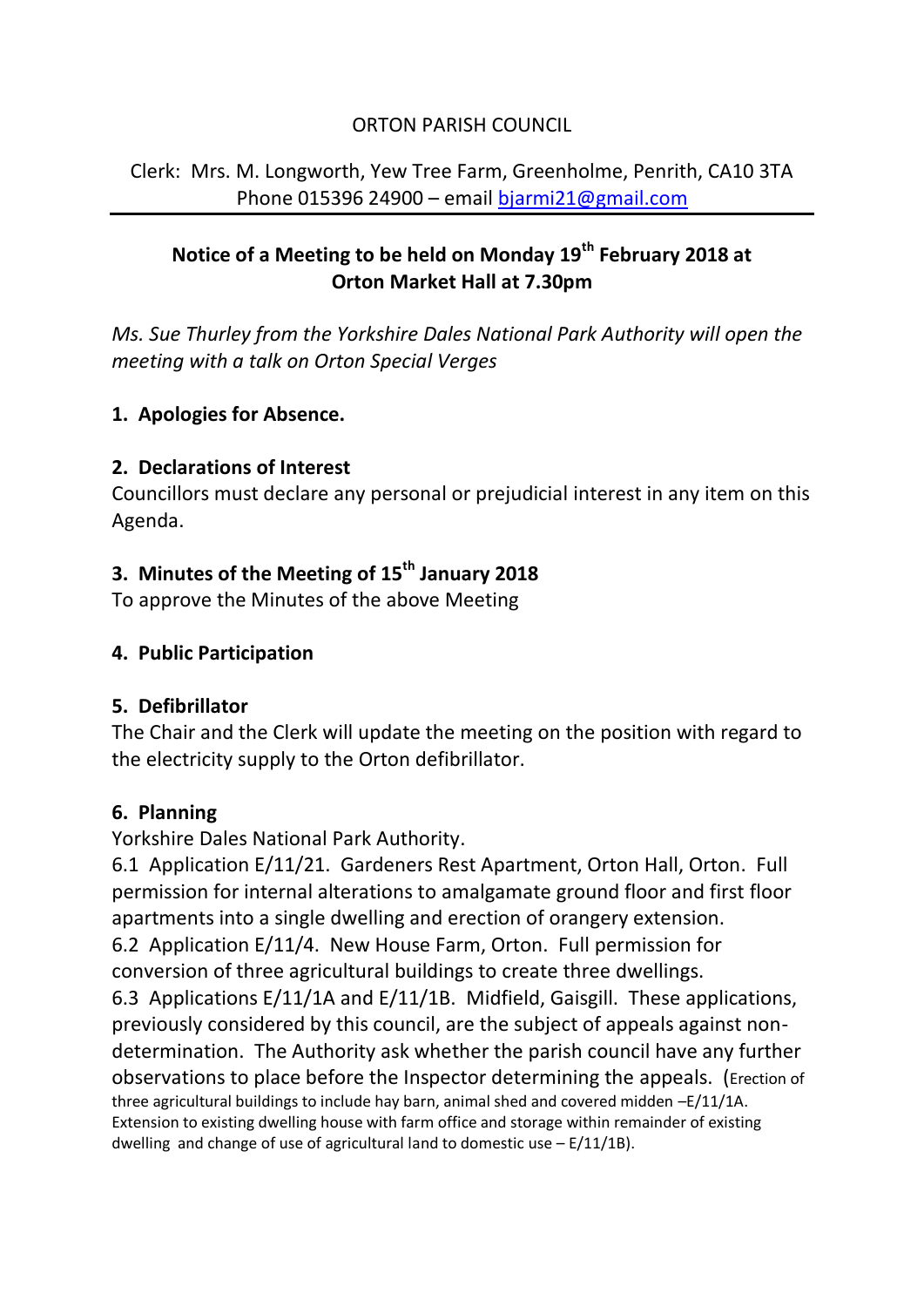# **7. Website**

Cllr John Taylor will update the meeting on the progress with the new Community Website

## **8. Finance**

The clerk will circulate the cash book for information. The following accounts are due for payment:- Lynne Potter – salary for February 2018 **EXALL** Margaret Longworth – salary for February 2018 140.00 HMRC – PAYE for month 11 97.60 Gala Lights – Christmas lights 156.00 Community Heartbeat Trust – 2 defibrillators & cabinets 6078.00 Waterplus – bill for October 2017 to January 2018 57.10 N.B. A cheque for £500 was sent to Daniel Finch to set up the new Community Website, as authorised at the January meeting

# **9. Correspondence**

9.1 A letter has been received from the Head at Orton School asking for a donation towards the Residential Visits programme for children from years 3, 4, 5 and 6. Last year a donation of £350.00 was made. The letter has been circulated to councillors via email.

9.2 An email has been received from YDNPA stating that they have lodged an objection to the proposed Caravan Club site at Kelleth. The clerk now understands that this development will not proeed.

9.3 An invitation has been received from the YDNPA to the Parish Forum which, unfortunately, is on the same day as this meeting.

9.4 The YDNPA have notified the clerk that permission has been given to "rebalance" various trees and shrubs in the garden of Beckside, overhanging the beck.

9.5 CALC have informed the clerk that the contract to take over the footway lighting should not be signed until it has been reviewed by the legal team at NALC.

9.6 CALC have informed the clerk of the new external audit arrangements for 2018/19 and the clerk has taken part in a "webinar" explaining the changes.

9.7 Cumbria County Council have acknowledged the report into the incident at Greenholme when HGVs became stuck on Pikestone Lane following the temporary closure of the motorway and have advised that the possibility of having a warning sign by the motorway services exit will be considered as part of the capital works programme for 18/19.